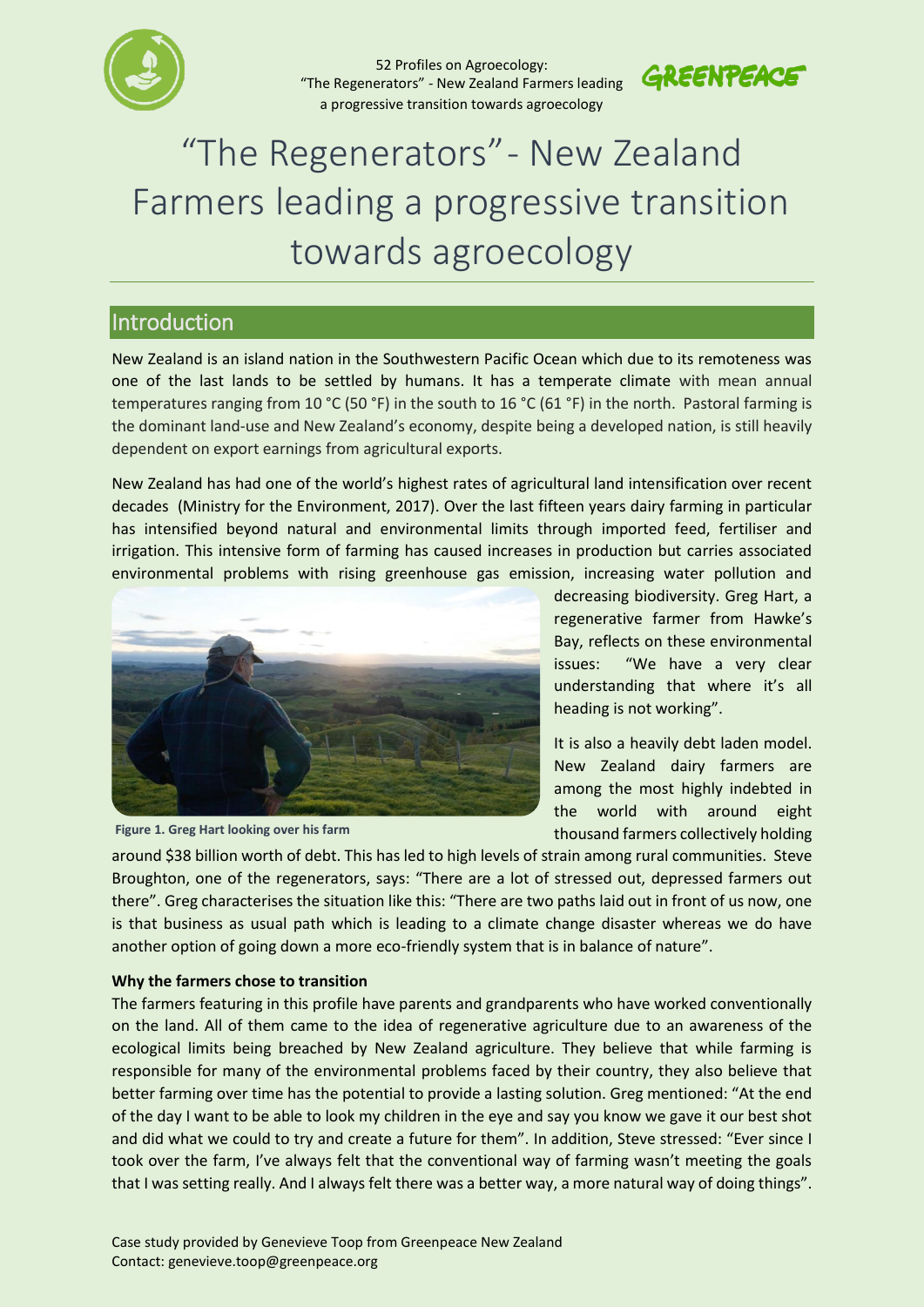



### Description of the Agroecology system

#### **Greg and Rachel Hart's Farm - Central Hawke's Bay**

Greg and Rachel started transitioning their 610 ha conventional sheep and beef farm around 15 years ago. They now have a diverse operation which incorporates livestock, tourism, tree crops and areas set aside for nature to thrive. Speaking about their diverse approach Greg describes it as "taking our lead from nature, nature is all about diversity, diversity brings resilience to the farming system". While a conventional livestock farm would usually farm only one or two species and have a pasture mix of only two different species, usually ryegrass and clover, their sheep, beef cattle, dairy cows, pigs and poultry all get most of their diet from dozens of species in a perennial pasture. They have and continue to integrate trees into the landscape both for production of fruit and nuts and timber as well as regenerating native tree species. They have a protected lake about 35 ha which is a wildlife reserve and have planted 105,000 native trees in the last 10 years.

Their farm is carbon neutral as they have set aside enough land in regenerating native forest and production forestry to offset their livestock emissions. They are now looking into measuring their soil carbon to see if their holistic management practises are helping increase their soil carbon. They have incorporated tourism and education onto their farm by building an eco lodge that is used for visitors and schools to stay and reconnect with nature, the farm and their food.

A conventional New Zealand farm of their size would be employing only two people and would likely only have one family living on it. They see the connections between people as important as any other relationship within their ecosystem. Greg and Rachel's farm directly employs four people and they

have another family who have recently shifted onto the land who will soon be creating their own livelihood by growing and selling vegetables on the farm. Wherever possible they mimic nature and use natural systems which helps them to reduce their reliance on outside inputs. They have totally dispensed with the need for synthetic nitrogen fertiliser, having replaced it using a "soil first approach" and techniques such as diverse pasture and holistic grazing.



**Figure 2. Sam in the pasture**

Sam is a young farmer working with the Harts. He has just completed a Nuffield scholarship looking at [farmers transitions towards regenerative agriculture](https://www.nuffield.org.nz/projects/detail/?tx_ttnews%5Btt_news%5D=93&cHash=37c8f1779e2da70d0c96f271c531a2ad) around the world. One of Sam's main roles on the farm is managing livestock under a holistic planned grazing approach as developed by Allan Savory. The Harts are naturally diversifying their pasture as a result of using holistic planned grazing and allow the plants to grow long and develop deeper root systems than conventional farmers might. They then move the livestock onto the taller pasture and rather than eat out all the plant matter they end up trampling a lot of it forming a natural mulch layer - a "Carboniferous nappy" which promotes biological activity as well protecting soil against the dry and windy conditions often experienced in the Hawke's Bay region. They also rotate the poultry in a way that mimics the behaviour of birds in the natural environment. The hens following behind the mobs of cattle and scratch through the manure, spreading it, picking out insects and bugs which reduces some of the insects and pests commonly found in pastoral agriculture as well as gives extra production by producing eggs. They have also created a perennial system for their pigs - by supplementing the pasture feed with milk from their dairy cows they now don't need to bring in as many cultivated grains.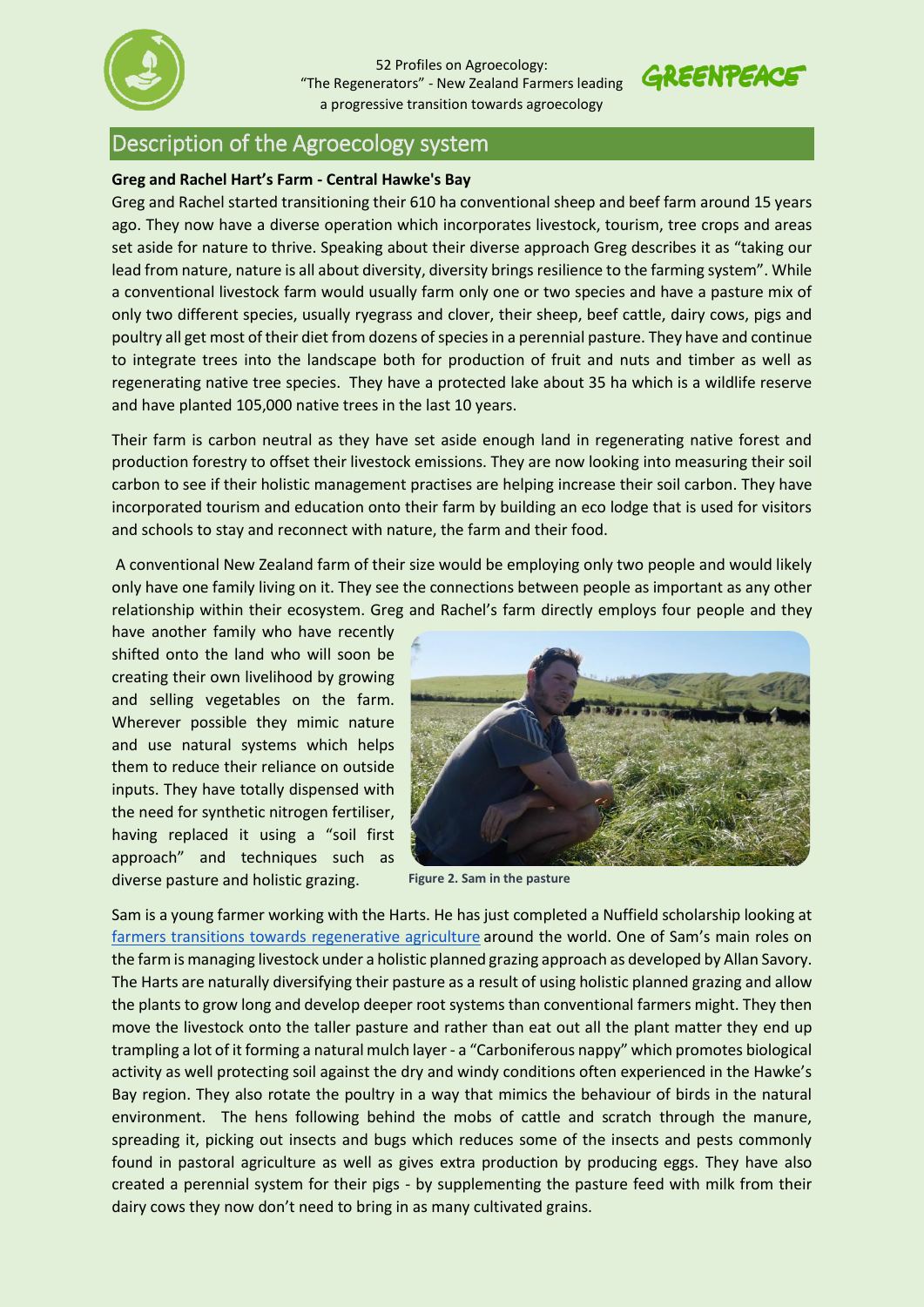

52 Profiles on Agroecology: "The Regenerators" - New Zealand Farmers leading a progressive transition towards agroecology



Finding the information they needed to make the transition came from many sources but in the end Greg reckons "nature is always our teacher". Greg studied Biological agriculture from teachers like Arden Anderson, and Graeme Sait. He takes inspiration from Joel Salatin and Mark Shepherd.

#### **Steve Broughton's farm. – Waikato hill country**

Steve started transitioning his 289ha farm more than a decade ago. He now farms 155ha in dairy and the rest of the farm is used for plantings, replacement stock and infrastructure. Traditionally the farm



**Figure 3. Steve and Nicole masters, agro-ecologist**

ran on a conventional New Zealand grazing system with high inputs of fertilizer including superphosphate and urea as well as bought in feed supplements.

In the last 10 years Steve has evolved his farm from this conventional model towards a more holistic/regenerative system. He takes a soil first approach and like the Harts mimics natural processes wherever possible. In Steve's experience "You can use nature to improve everything on farm. You can ditch all the chemicals and the pharmaceuticals and actually do a better job." Steve's holistic

grazing programme is a critical part of his strategy. He has 22 different pasture species but wants to diversify even more. He wants to give his cows a wide range of foods enabling them to stay naturally healthy, in his view cattle will graze on the plants which meet their mineral needs. The diverse pasture also allows him to build healthy soil microbiology. Describing the relationship between diversity and soil health Steve says "the more variety you've got on top the more variety you've got underneath."

One of the biggest leaps of faith was reducing his herd size. He has cut cow numbers drastically which "really hurt because production fell, but it's starting to pay dividends now, a lot." Overstocked farms are a huge source of water and climate pollution in New Zealand. Steve's new approach is not only paying off for his bank balance but also from the health of the environment. Through his holistic grazing programme the animals eat what they need and then trample approximately 30% of the sward (pasture) into the soil which creates a layer of natural compost and mulch. Steve has increased the days of recovery (leaving the animals off the pasture) post grazing to let the pasture plants grow much taller than a conventional farm would.

In many parts of New Zealand conventional farmers rely on the sales representatives of multi-national fertiliser companies to test the soil and determine how much of their product is needed. Steve uses soil and herbage testing to determine if there are any nutrient or mineral deficiencies and then they correct whatever is missing through a foliar treatment program. One of Steve's short term goals is to stop the use of tillage altogether as he believes "opening soil is one way of destroying our farm's ecology and putting it backwards by a number of years, also it's a major carbon release." They are embarking on a no till form of cropping.

Steve has had to transition very slowly because of his debt. People he knows are keen to try it but they are saddled with high interest payments and banks who do not like the perceived risks. Steve compares the use of chemical fertilisers on farms as "like a drug addiction" which he is finally managing to break. Steve shares Greg's philosophy of nature being the best teacher saying that "nature can do it all, we just have to learn". His farm system has developed over time with the help of many different professionals. He has taken inspiration from Allan Savory and the holistic management institute. He now works with a holistic management mentor based in New Zealand and is working on taking the holistic approach even further.